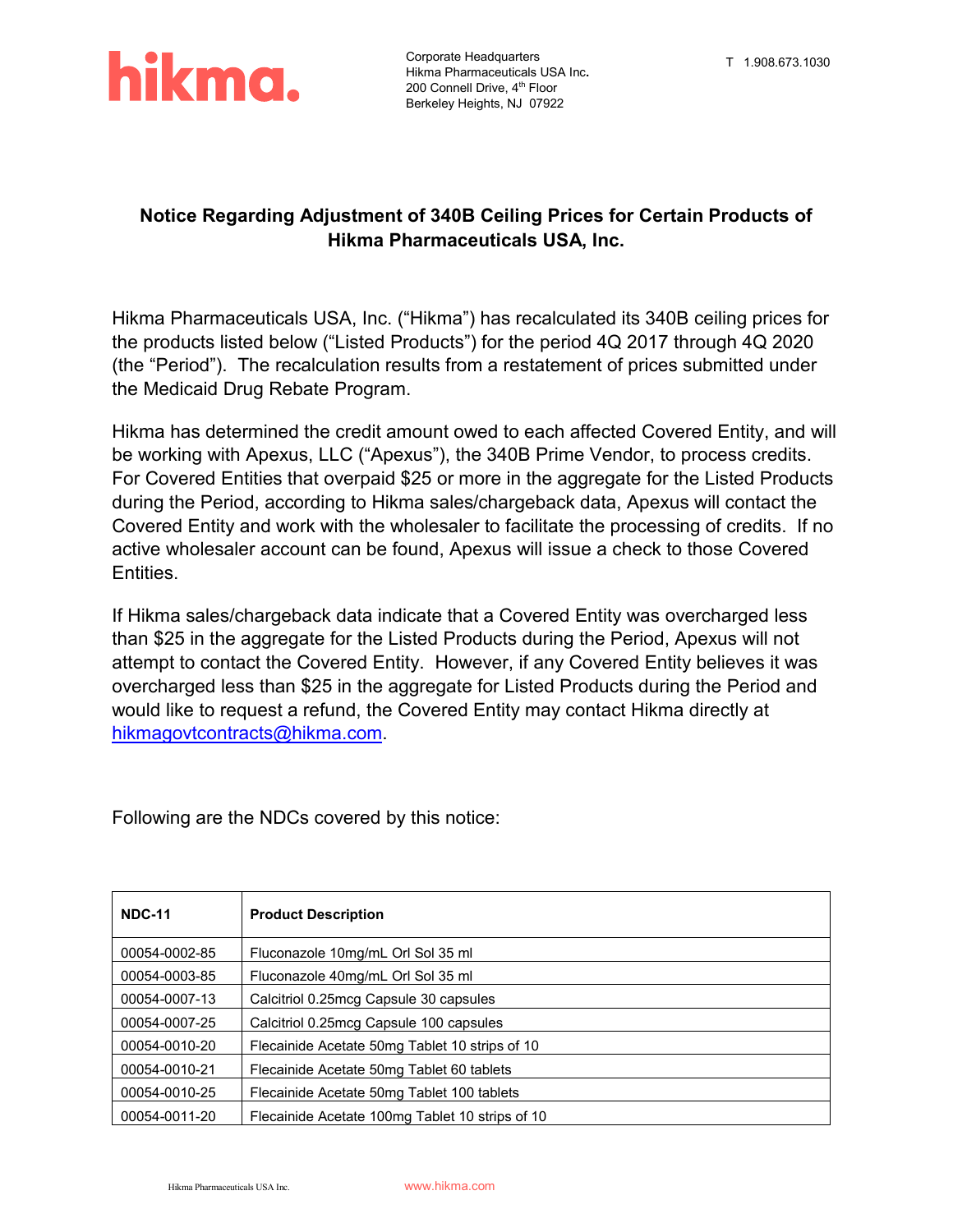| 00054-0011-21 | Flecainide Acetate 100mg Tablet 60 tablets      |
|---------------|-------------------------------------------------|
| 00054-0011-25 | Flecainide Acetate 100mg Tablet 100 tablets     |
| 00054-0012-21 | Flecainide Acetate 150mg Tablet 60 tablets      |
| 00054-0012-25 | Flecainide Acetate 150mg Tablet 100 tablets     |
| 00054-0017-20 | Prednisone 10mg Tablet 10 strips of 10          |
| 00054-0017-25 | Prednisone 10mg Tablet 100 tablets              |
| 00054-0017-29 | Prednisone 10mg Tablet 500 tablets              |
| 00054-0018-20 | Prednisone 20mg Tablet 10 strips of 10          |
| 00054-0018-25 | Prednisone 20mg Tablet 100 tablets              |
| 00054-0018-29 | Prednisone 20mg Tablet 500 tablets              |
| 00054-0019-20 | Prednisone 50mg Tablet 10 strips of 10          |
| 00054-0019-25 | Prednisone 50mg Tablet 100 tablets              |
| 00054-0020-25 | Lithium Carbonate ER 450mg Tablet 100 tablets   |
| 00054-0021-25 | Lithium Carbonate ER 300mg Tablet 100 tablets   |
| 00054-0021-29 | Lithium Carbonate ER 300mg Tablet 500 tablets   |
| 00054-0025-11 | Mefloquine HCL 250mg Tablet 25 tablets          |
| 00054-0028-21 | Cilostazol 50mg Tablet 60 tablets               |
| 00054-0044-21 | Cilostazol 100mg Tablet 60 tablets              |
| 00054-0044-29 | Cilostazol 100mg Tablet 500 tablets             |
| 00054-0045-44 | Ipratropium Bromide 0.03% Nasal Spry 30 ml      |
| 00054-0046-41 | Ipratropium Bromide 0.06% Nasal Spry 15 ml      |
| 00054-0062-58 | Citalopram Hydrobromide 10mg/5mL Orl Sol 240 ml |
| 00054-0063-44 | Risperidone 1mg/mL Orl Sol 30 ml                |
| 00054-0064-47 | Ondansetron 4mg/5mL Orl Sol 50 ml               |
| 00054-0077-25 | Torsemide 20mg Tablet 100 tablets               |
| 00054-0077-29 | Torsemide 20mg Tablet 500 tablets               |
| 00054-0079-28 | Balsalazide Disodium 750mg Capsule 280 capsules |
| 00054-0080-13 | Exemestane 25mg Tablet 30 tablets               |
| 00054-0084-25 | Zaleplon 5mg Capsule 100 capsules               |
| 00054-0085-25 | Zaleplon 10mg Capsule 100 capsules              |
| 00054-0088-13 | Calcium Acetate 667mg Capsule 30 capsules       |
| 00054-0088-26 | Calcium Acetate 667mg Capsule 200 capsules      |
| 00054-0090-21 | Galantamine Hydrobromide 4mg - 60 Tabs          |
| 00054-0091-21 | Galantamine Hydrobromide 8mg - 60 Tabs          |
| 00054-0092-21 | Galantamine Hydrobromide 12mg - 60 Tabs         |
| 00054-0097-20 | Oxcarbazepine 150mg Tablet 10 strips of 10      |
| 00054-0097-25 | Oxcarbazepine 150mg Tablet 100 tablets          |
| 00054-0098-20 | Oxcarbazepine 300mg Tablet 10 strips of 10      |
| 00054-0098-25 | Oxcarbazepine 300mg Tablet 100 tablets          |
| 00054-0099-25 | Oxcarbazepine 600mg Tablet 100 tablets          |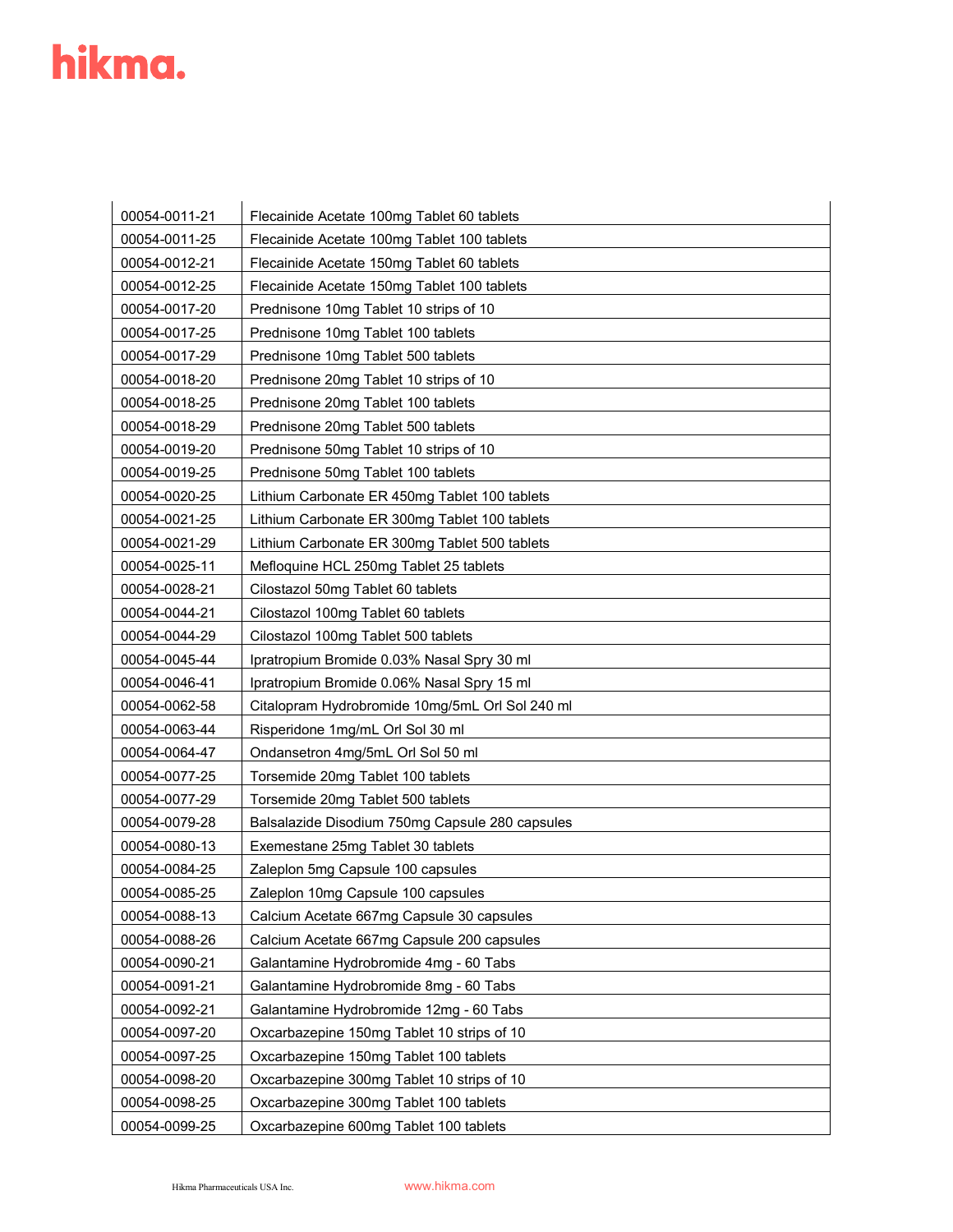| 00054-0106-25 | Ramipril 1.25mg Capsule 100 capsules                    |
|---------------|---------------------------------------------------------|
| 00054-0107-20 | Ramipril 2.5mg Capsule 10 strips of 10                  |
| 00054-0107-25 | Ramipril 2.5mg Capsule 100 capsules                     |
| 00054-0107-29 | Ramipril 2.5mg Capsule 500 capsules                     |
| 00054-0108-20 | Ramipril 5mg Capsule 10 strips of 10                    |
| 00054-0108-25 | Ramipril 5mg Capsule 100 capsules                       |
| 00054-0108-29 | Ramipril 5mg Capsule 500 capsules                       |
| 00054-0109-25 | Ramipril 10mg Capsule 100 capsules                      |
| 00054-0109-29 | Ramipril 10mg Capsule 500 capsules                      |
| 00054-0110-25 | Perindopril Erbumine 2mg Tablet 100 tablets             |
| 00054-0111-25 | Perindopril Erbumine 4mg Tablet 100 tablets             |
| 00054-0112-25 | Perindopril Erbumine 8mg Tablet 100 tablets             |
| 00054-0116-25 | Ropinirole HCL .25mg Tablet 100 tablets                 |
| 00054-0117-25 | Ropinirole HCL .5mg Tablet 100 tablets                  |
| 00054-0118-25 | Ropinirole HCL 1mg Tablet 100 tablets                   |
| 00054-0119-25 | Ropinirole HCL 2mg Tablet 100 tablets                   |
| 00054-0120-25 | Ropinirole HCL 3mg Tablet 100 tablets                   |
| 00054-0121-25 | Ropinirole HCL 4mg Tablet 100 tablets                   |
| 00054-0122-25 | Ropinirole HCL 5mg Tablet 100 tablets                   |
| 00054-0123-22 | Losartan Potassium 25mg Tablet 90 tablets               |
| 00054-0124-22 | Losartan Potassium 50mg Tablet 90 tablets               |
| 00054-0125-22 | Losartan Potassium 100mg Tablet 90 tablets              |
| 00054-0137-49 | Galantamine Hydrobromide 4mg/mL Orl Sol 100 ml          |
| 00054-0140-25 | Acarbose 25mg Tablet 100 tablets                        |
| 00054-0142-25 | Acarbose 100mg Tablet 100 tablets                       |
| 00054-0143-08 | Granisetron HCL 1mg Tablet 20 tablets                   |
| 00054-0143-87 | Granisetron HCL 1mg Tablet 2 tablets                    |
| 00054-0163-25 | Mycophenolate Mofetil 250mg Capsule 100 capsules        |
| 00054-0163-29 | Mycophenolate Mofetil 250mg Capsule 500 capsules        |
| 00054-0166-25 | Mycophenolate Mofetil 500mg Tablet 100 tablets          |
| 00054-0166-29 | Mycophenolate Mofetil 500mg Tablet 500 tablets          |
| 00054-0176-13 | Buprenorphine HCL 2mg Tablet 30 tablets                 |
| 00054-0177-13 | Buprenorphine HCL 8mg Tablet 30 tablets                 |
| 00054-0188-13 | Buprenorphine HCL&Naloxone HCL 2/.5mg Tablet 30 tablets |
| 00054-0189-13 | Buprenorphine HCL&Naloxone HCL 8/2mg Tablet 30 tablets  |
| 00054-0199-59 | Oxcarbazepine 300mg/5mL Orl Sol 250 mL                  |
| 00054-0210-25 | Protriptyline HCL 5mg Tablet 100 tablets                |
| 00054-0211-25 | Protriptyline HCL 10mg Tablet 100 tablets               |
| 00054-0220-31 | Quetiapine Fumarate 25mg Tablet 1000 tablets            |
| 00054-0221-25 | Quetiapine Fumarate 100mg Tablet 100 tablets            |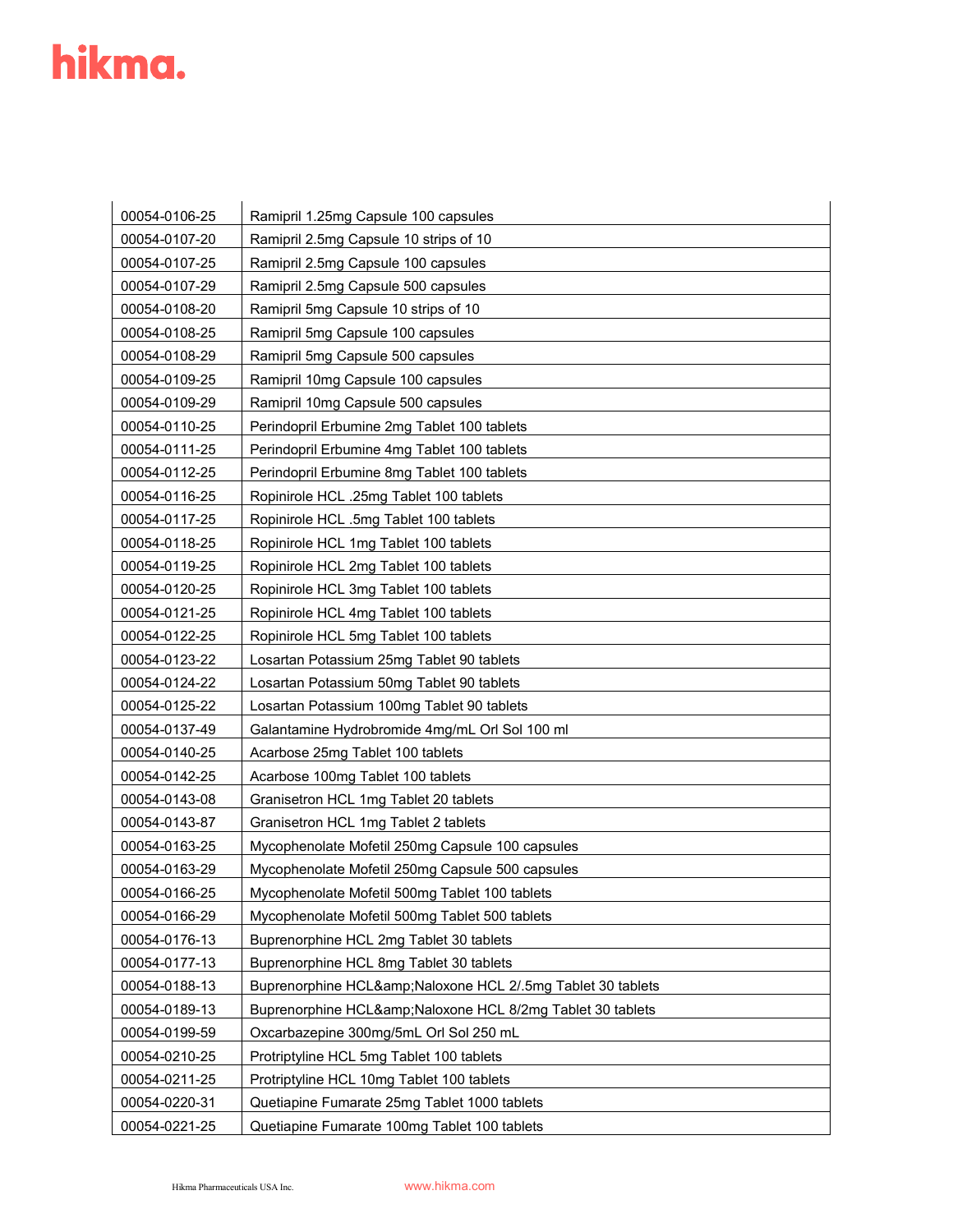| 00054-0222-25 | Quetiapine Fumarate 200mg Tablet 100 tablets   |
|---------------|------------------------------------------------|
| 00054-0248-22 | Imatinib Mesylate Tablets 100mg 90s            |
| 00054-0249-13 | Imatinib Mesylate Tablets 400mg 30s            |
| 00054-0251-22 | Irbesartan 150mg Tablet 90 tablets             |
| 00054-0254-13 | Irbesartan-HCTZ 150/12.5mg Tablet 30 tablets   |
| 00054-0254-22 | Irbesartan-HCTZ 150/12.5mg Tablet 90 tablets   |
| 00054-0255-13 | Irbesartan-HCTZ 300/12.5mg Tablet 30 tablets   |
| 00054-0255-22 | Irbesartan-HCTZ 300/12.5mg Tablet 90 tablets   |
| 00054-0259-22 | Montelukast Sodium 10mg Tablet 90 tablets      |
| 00054-0264-24 | Hydromorphone HCL 4mg Tablet 4 25              |
| 00054-0264-25 | Hydromorphone HCL 4mg Tablet 100 tablets       |
| 00054-0265-25 | Hydromorphone HCL 8mg Tablet 100 tablets       |
| 00054-0271-21 | Capectitabine 150mg, 60 Tablets                |
| 00054-0273-13 | Imipramine Pamoate 75mg Capsule 30 capsules    |
| 00054-0274-13 | Imipramine Pamoate 100mg Capsule 30 capsules   |
| 00054-0275-13 | Imipramine Pamoate 125mg Capsule 30 capsules   |
| 00054-0276-13 | Imipramine Pamoate 150mg Capsule 30 capsules   |
| 00054-0278-03 | Naratriptan HCL 1mg Tablet 9 tablets           |
| 00054-0279-03 | Naratriptan HCL 2.5mg Tablet 9 tablets         |
| 00054-0283-25 | Oxymorphone HCL 5mg Tablet 100 tablets         |
| 00054-0284-25 | Oxymorphone HCL 10mg Tablet 100 tablets        |
| 00054-0288-13 | Montelukast Sodium 4mg Chew Tab 30 tablets     |
| 00054-0288-22 | Montelukast Sodium 4mg Chew Tab 90 tablets     |
| 00054-0289-13 | Montelukast Sodium 5mg Chew Tab 30 tablets     |
| 00054-0289-22 | Montelukast Sodium 5mg Chew Tab 90 tablets     |
| 00054-0290-13 | Eszopiclone 1mg Tablet 30 tablets              |
| 00054-0292-25 | Eszopiclone 3mg Tablet 100 tablets             |
| 00054-0293-99 | Azelastine HCL 137mcg Nasal Spry 30 mL         |
| 00054-0295-13 | Alosetron HCL .5mg Tablet 30 tablets           |
| 00054-0296-13 | Alosetron HCL 1mg Tablet 30 tablets            |
| 00054-0319-50 | Linezolid 100mg/5mL Orl Susp 150 mL            |
| 00054-0334-25 | Cevimeline HCL 30mg Capsule 100 capsules       |
| 00054-0338-19 | Doxercalciferol 0.5mcg Capsule 50 capsules     |
| 00054-0339-19 | Doxercalciferol 2.5mcg Capsule 50 capsules     |
| 00054-0347-16 | Tinidazole 250mg Tablet 40 tablets             |
| 00054-0348-07 | Tinidazole 500mg Tablet 20 tablets             |
| 00054-0348-21 | Tinidazole 500mg Tablet 60 tablets             |
| 00054-0349-25 | Phenoxybenzamine HCL 10mg Capsule 100 capsules |
| 00054-0356-13 | Disulfiram 250mg Tablet 30 tablets             |
| 00054-0356-25 | Disulfiram 250mg Tablet 100 tablets            |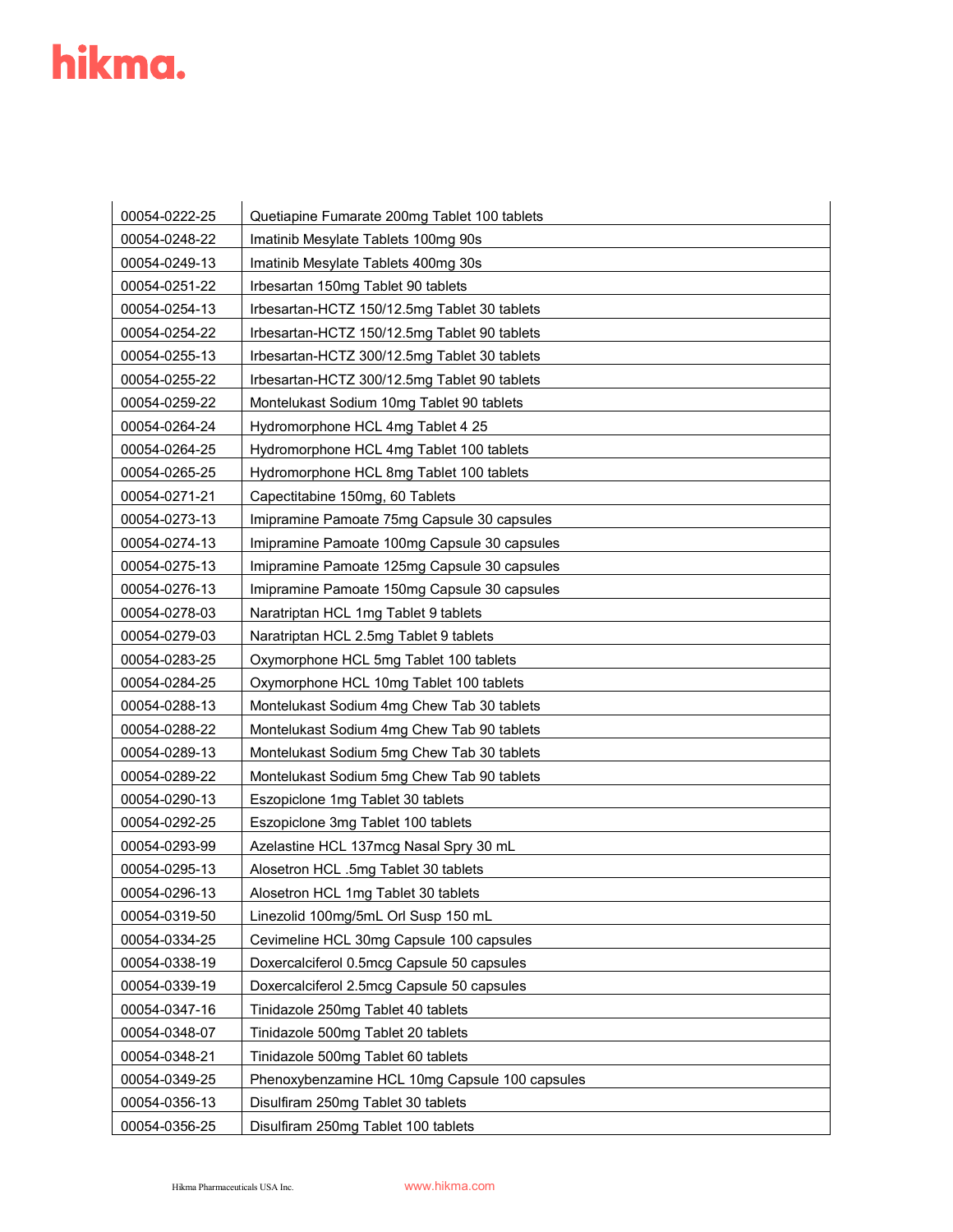| 00054-0357-13 | Disulfiram 500mg Tablet 30 tablets                         |
|---------------|------------------------------------------------------------|
| 00054-0379-63 | Sodium Polystyrene Sulfonate 15G/60mL Susp 500 mL          |
| 00054-0382-25 | Cyclophosphamide 25mg Capsule 100 capsules                 |
| 00054-0383-25 | Cyclophosphamide 50mg Capsule 100 capsules                 |
| 00054-0386-63 | Hydromorphone HCL 1mg/mL Orl Sol 473 mL                    |
| 00054-0388-19 | Doxercalciferol 1mcg Capsule 50 capsules                   |
| 00054-0389-25 | Methamphetamine HCL 5mg Tablet 100 tablets                 |
| 00054-0390-63 | Oxycodone HCL 5mg/5mL Orl Sol 500 mL                       |
| 00054-0391-68 | Methadone HCL 10mg/mL Orl Con 1000 ml                      |
| 00054-0392-68 | Methadone HCL 10mg/mL Orl Con 1000 ml                      |
| 00054-0400-13 | Desvenlafaxine ER 50mg Tablet 30 tablets                   |
| 00054-0400-22 | Desvenlafaxine ER 50mg Tablet 90 tablets                   |
| 00054-0401-13 | Desvenlafaxine ER 100mg Tablet 30 tablets                  |
| 00054-0401-22 | Desvenlafaxine ER 100mg Tablet 90 tablets                  |
| 00054-0407-13 | Ritonavir Tablets USP 100mg                                |
| 00054-0415-25 | Ethacrynic Acid Tab USP 25mg 100s                          |
| 00054-0428-25 | Flucytosine Capsules, USP, Bottle of 100 (500mg)           |
| 00054-0526-25 | Clobazam Tabs 10mg 100s                                    |
| 00054-0527-25 | Clobazam Tabs 20mg 100s                                    |
| 00054-0543-18 | Telmisartan 40mg Tablet 3 10                               |
| 00054-0547-18 | Telmisartan & HCTZ Tab USP 80/25mg UD 3x10                 |
| 00054-0551-25 | Oxycodone HCL & Acetaminophen 5mg/325mg Tablet 100 tablets |
| 00054-0551-29 | Oxycodone HCL & Acetaminophen 5mg/325mg Tablet 500 tablets |
| 00054-0561-50 | Clobazam Oral Suspension 2.5mg/mL 120mL                    |
| 00054-0603-13 | Desvenlafaxine Extended-Release 25mg Tablet 30 tablets     |
| 00054-0639-05 | Methylergonovine Maleate Tablets, 0.2mg-12s                |
| 00054-0639-13 | Methylergonovine Maleate Tablets, 0.2mg-28s                |
| 00054-3068-44 | Alprazolam Intensol 1mg/mL Orl SolCon 30 ml                |
| 00054-3090-36 | Butorphanol Tartrate 10mg/mL Nasal Spry 1 2.5ml            |
| 00054-3117-63 | Calcium Carbonate 1250mg/5mL Orl Susp 500 ml               |
| 00054-3120-41 | Calcitriol 1mcg/mL Orl Sol 15 ml                           |
| 00054-3176-44 | Dexamethasone Intensol 1mg/mL Orl SolCon 30 ml             |
| 00054-3177-57 | Dexamethasone .5mg/5mL Orl Sol 240 ml                      |
| 00054-3185-44 | Diazepam Intensol 5mg/mL Orl SolCon 30 ml                  |
| 00054-3188-63 | Diazepam 5mg/5mL Orl Sol 500 ml                            |
| 00054-3194-46 | Diphenoxylate HCL & Atrop Sulf 2mg/4mL Orl Sol 60 ml       |
| 00054-3270-99 | Fluticasone Propionate 50mcg Nasal Spry 16 g               |
| 00054-3294-46 | Furosemide 10mg/mL Orl Sol 60 ml                           |
| 00054-3294-50 | Furosemide 10mg/mL Orl Sol 120 ml                          |
| 00054-3298-63 | Furosemide 40mg/5mL Orl Sol 500 ml                         |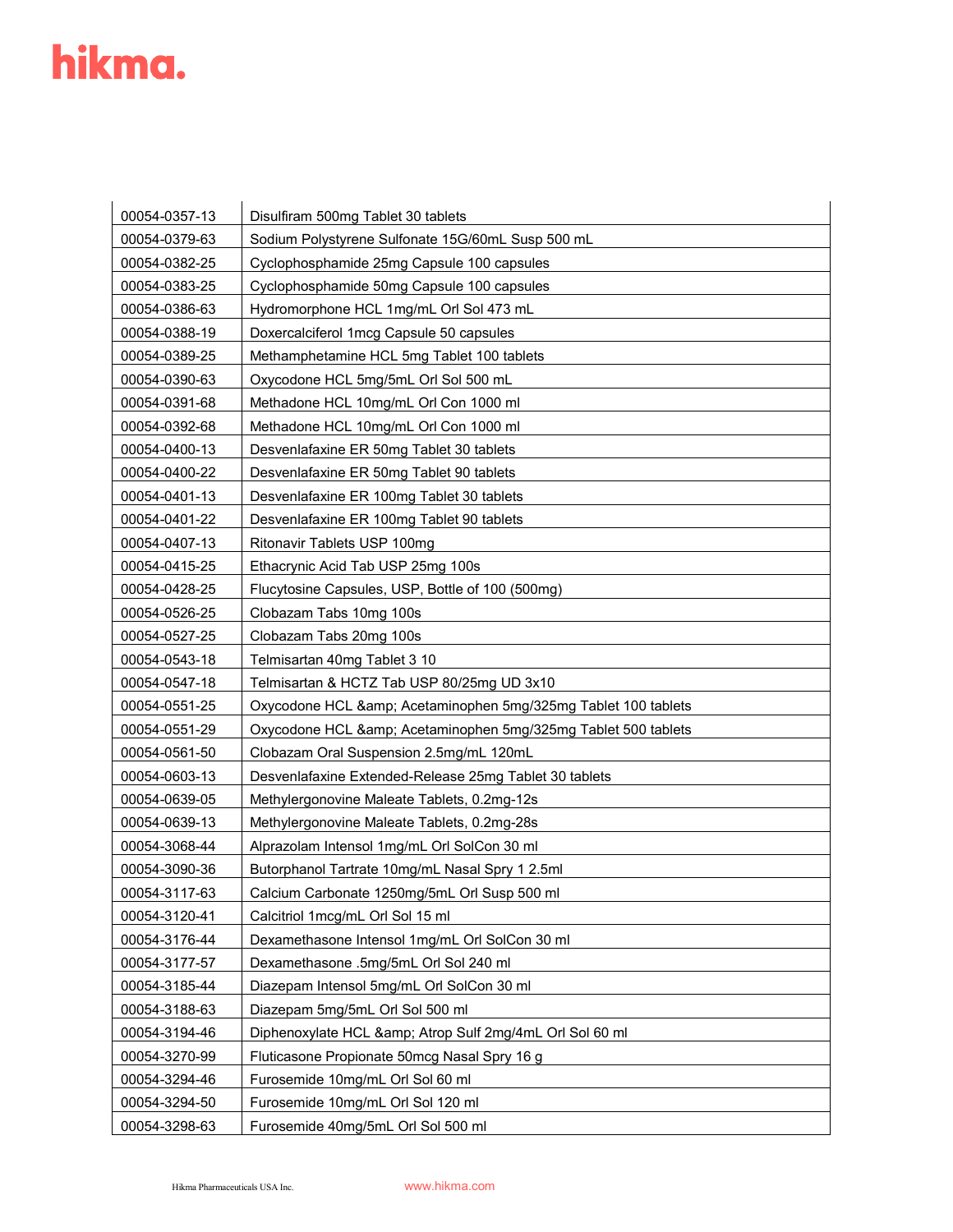| 00054-3500-49 | Lidocaine 2% Viscous 100 ml                   |
|---------------|-----------------------------------------------|
| 00054-3505-47 | Lidocaine HCL 4% Topicl Sol 50 ml             |
| 00054-3542-58 | Megestrol Acetate 40mg/mL Orl Susp 240 ml     |
| 00054-3545-63 | Meperidine HCL 50mg/5mL Syrup 500 ml          |
| 00054-3553-44 | Methadone HCL 10mg/mL Orl Con 30 ml           |
| 00054-3555-63 | Methadone HCL 5mg/5mL Orl Sol 500 ml          |
| 00054-3556-63 | Methadone HCL 10mg/5mL Orl Sol 500 ml         |
| 00054-3566-99 | Midazolam HCL 2mg/mL Syrup 118 ml             |
| 00054-3567-49 | Milk of Magnesia 240mg/mL Concentrte 100 ml   |
| 00054-3567-61 | Milk of Magnesia 240mg/mL Concentrte 400 ml   |
| 00054-3721-44 | Prednisone Intensol 5mg/mL Orl SolCon 30 ml   |
| 00054-3722-50 | Prednisone 5mg/5mL Orl Sol 120 ml             |
| 00054-3722-63 | Prednisone 5mg/5mL Orl Sol 500 ml             |
| 00054-3727-63 | Propranolol HCL 20mg/5mL Orl Sol 500 ml       |
| 00054-3730-63 | Propranolol HCL 40mg/5mL Orl Sol 500 ml       |
| 00054-4146-22 | Clotrimazole Troche 10mg Troche 70 tablets    |
| 00054-4146-23 | Clotrimazole Troche 10mg Troche 140 tablets   |
| 00054-4179-25 | Dexamethasone .5mg Tablet 100 tablets         |
| 00054-4180-25 | Dexamethasone .75mg Tablet 100 tablets        |
| 00054-4181-25 | Dexamethasone 1mg Tablet 100 tablets          |
| 00054-4182-25 | Dexamethasone 1.5mg Tablet 100 tablets        |
| 00054-4183-25 | Dexamethasone 2mg Tablet 100 tablets          |
| 00054-4184-25 | Dexamethasone 4mg Tablet 100 tablets          |
| 00054-4186-25 | Dexamethasone 6mg Tablet 100 tablets          |
| 00054-4301-25 | Furosemide 80mg Tablet 100 tablets            |
| 00054-4301-29 | Furosemide 80mg Tablet 500 tablets            |
| 00054-4496-13 | Leucovorin Calcium 5mg Tablet 30 tablets      |
| 00054-4496-25 | Leucovorin Calcium 5mg Tablet 100 tablets     |
| 00054-4497-05 | Leucovorin Calcium 10mg Tablet 12 tablets     |
| 00054-4497-10 | Leucovorin Calcium 10mg Tablet 24 tablets     |
| 00054-4498-10 | Leucovorin Calcium 15mg Tablet 24 tablets     |
| 00054-4499-11 | Leucovorin Calcium 25mg Tablet 25 tablets     |
| 00054-4538-25 | Methadone HCL 40mg Disket 100 tablets         |
| 00054-4550-15 | Methotrexate 2.5mg Tablet 36 tablets          |
| 00054-4550-25 | Methotrexate 2.5mg Tablet 100 tablets         |
| 00054-4581-11 | Mercaptopurine 50mg Tablet 25 tablets         |
| 00054-4581-27 | Mercaptopurine 50mg Tablet 250 tablets        |
| 00054-4595-25 | Meperidine HCL 50mg Tablet 100 tablets        |
| 00054-4721-25 | Propantheline Bromide 15mg Tablet 100 tablets |
| 00054-4728-25 | Prednisone 5mg Tablet 100 tablets             |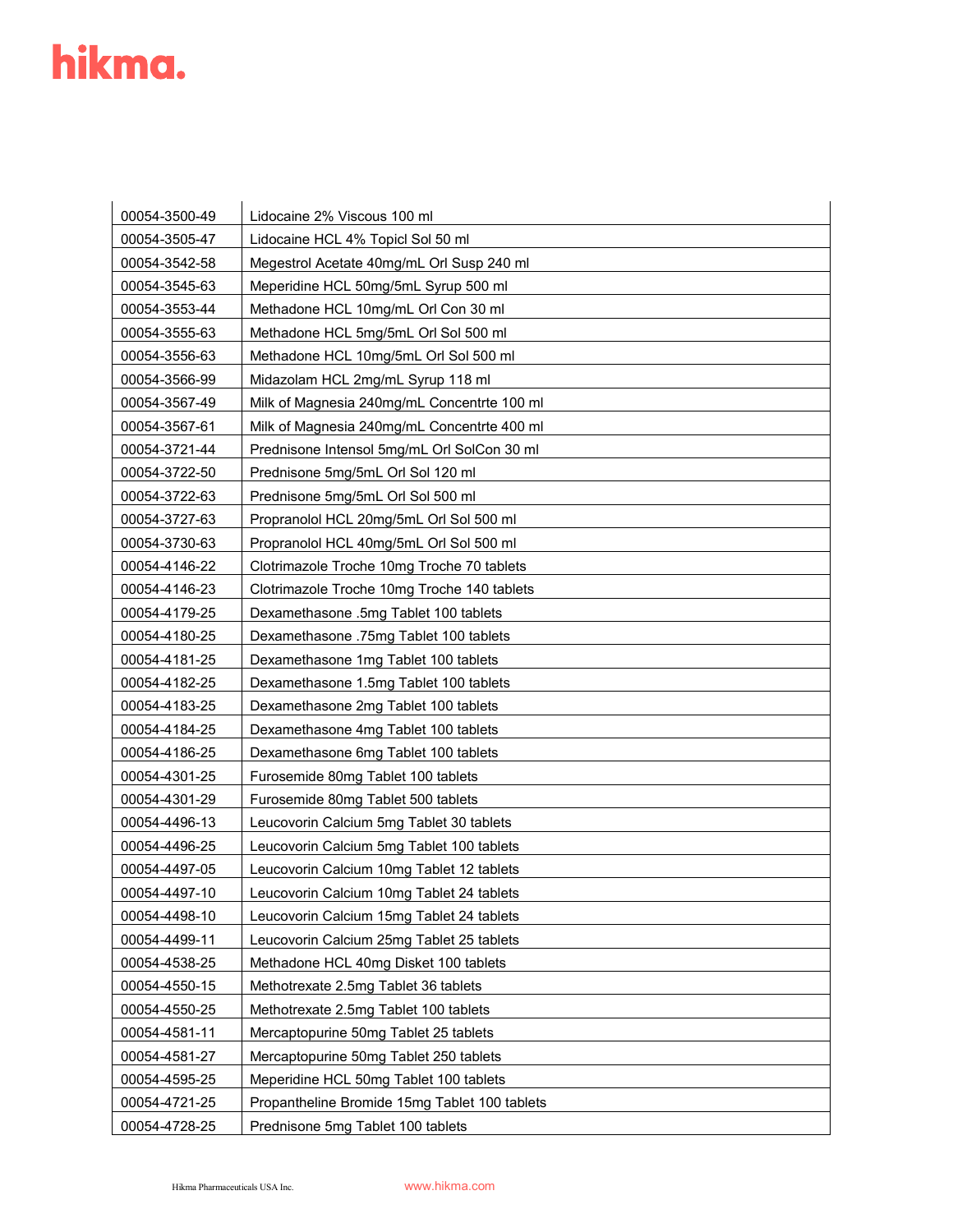| 00054-4728-31 | Prednisone 5mg Tablet 1000 tablets             |
|---------------|------------------------------------------------|
| 00054-4741-25 | Prednisone 1mg Tablet 100 tablets              |
| 00054-4741-31 | Prednisone 1mg Tablet 1000 tablets             |
| 00054-4742-25 | Prednisone 2.5mg Tablet 100 tablets            |
| 00054-4859-25 | Triazolam Tablets 0.25mg 100s                  |
| 00054-4859-29 | Triazolam .25mg Tablet 500 tablets             |
| 00054-8146-22 | Clotrimazole Troche 10mg Troche 7 strips of 10 |
| 00054-8174-25 | Dexamethasone 1mg Tablet 10 strips of 10       |
| 00054-8175-25 | Dexamethasone 4mg Tablet 10 strips of 10       |
| 00054-8176-25 | Dexamethasone 2mg Tablet 10 strips of 10       |
| 00054-8179-25 | Dexamethasone .5mg Tablet 10 strips of 10      |
| 00054-8180-25 | Dexamethasone .75mg Tablet 10 strips of 10     |
| 00054-8181-25 | Dexamethasone 1.5mg Tablet 10 strips of 10     |
| 00054-8496-19 | Leucovorin Calcium 5mg Tablet 5 strips of 10   |
| 00054-8550-25 | Methotrexate 2.5mg Tablet 10 strips of 10      |
| 00054-8595-11 | Meperidine HCL 50mg Tablet 1 25                |
| 00054-8724-25 | Prednisone 5mg Tablet 10 strips of 10          |
| 00054-8739-25 | Prednisone 1mg Tablet 10 strips of 10          |
| 00054-8740-25 | Prednisone 2.5mg Tablet 10 strips of 10        |
| 00143-1171-01 | CAPTOPRIL TABS 12.5MG C                        |
| 00143-1172-01 | CAPTOPRIL TABS 25MG C                          |
| 00143-1172-10 | CAPTOPRIL TABS 25MG M                          |
| 00143-1173-01 | CAPTOPRIL TABS 50MG C                          |
| 00143-1173-10 | CAPTOPRIL TABS 50MG M                          |
| 00143-1174-01 | CAPTOPRIL TABS 100MG C                         |
| 00143-1176-01 | CARISOPRODOL TAB 350MG C                       |
| 00143-1240-01 | DIGOXIN TABS 125 MCG (0.125 MG) C              |
| 00143-1240-10 | DIGOXIN TABS 125 MCG (0.125 MG) M              |
| 00143-1241-01 | DIGOXIN TABS 250 MCG (0.25 MG) C               |
| 00143-1241-10 | DIGOXIN TABS 250 MCG (0.25 MG) M               |
| 00143-1262-01 | LISINOPRIL/HCTZ 10/12.5MG TAB C                |
| 00143-1263-10 | LISINOPRIL/HCTZ 20/12.5MG M                    |
| 00143-1270-10 | LISINOPRIL 40MG TAB M                          |
| 00143-1290-01 | METHOCARBAMOL TABS 500MG C                     |
| 00143-1290-05 | METHOCARBAMOL TABS 500MG D                     |
| 00143-1292-01 | METHOCARBAMOL TABS 750MG C                     |
| 00143-1292-05 | METHOCARBAMOL TABS 750MG D                     |
| 00143-1445-05 | PHENOBARBITAL TAB 15MG CIV D                   |
| 00143-1450-01 | PHENOBARBITAL TAB 30MG                         |
| 00143-1450-05 | PHENOBARBITAL TAB 30MG CIV D                   |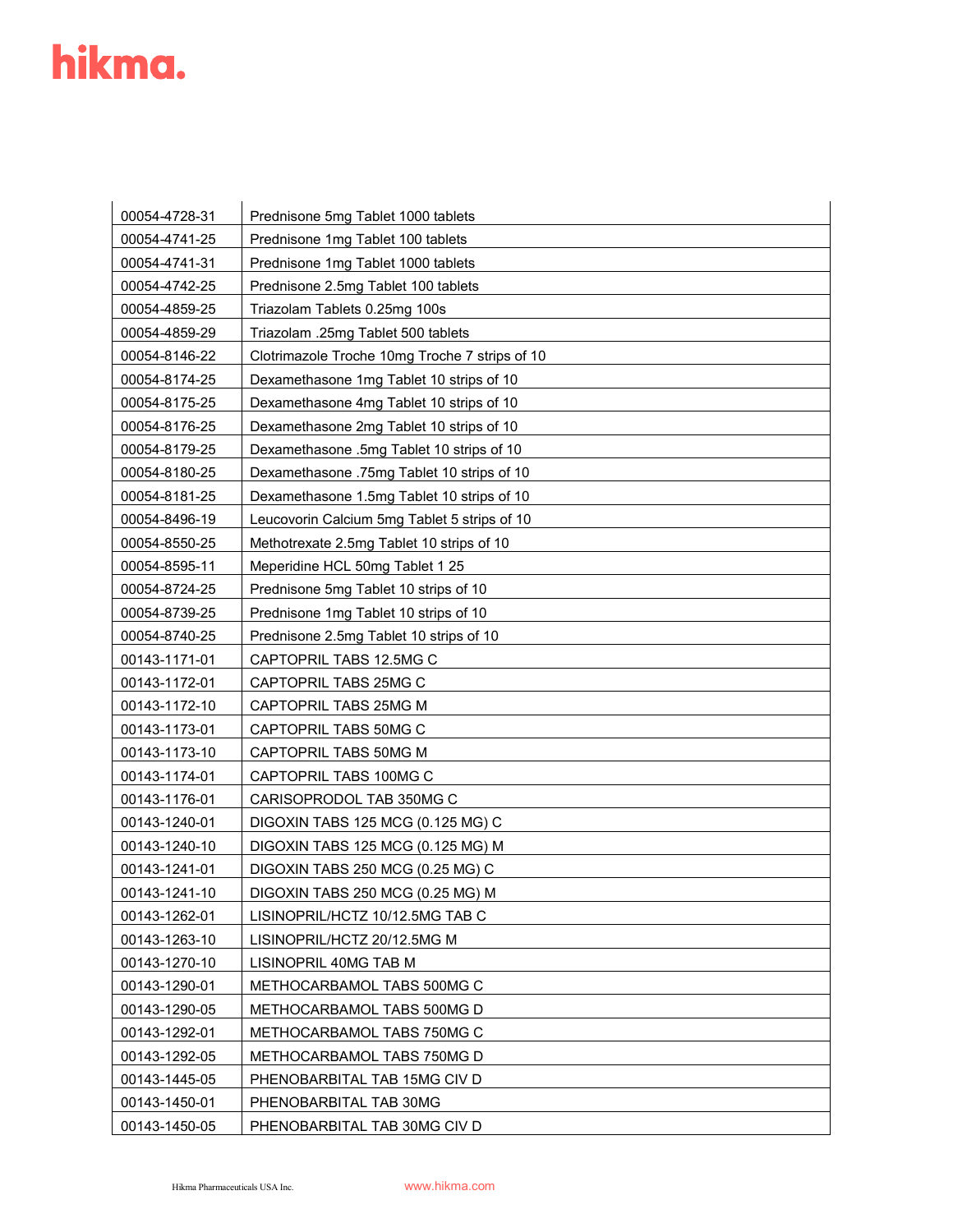| 00143-1455-01 | PHENOBARBITAL TAB 60MG CIV C                                                  |
|---------------|-------------------------------------------------------------------------------|
| 00143-1455-05 | PHENOBARBITAL TAB 60MG CIV D                                                  |
| 00143-1458-01 | PHENOBARBITAL TB 100MG CIV C                                                  |
| 00143-1458-05 | PHENOBARBITAL 100MG TAB D                                                     |
| 00143-1500-01 | PHENOBARBITAL TAB 30MG 100s                                                   |
| 00143-1769-01 | ISOS DIN TABS ORAL 5MG C                                                      |
| 00143-1771-01 | <b>ISOS DIN TABS ORAL 10MG C</b>                                              |
| 00143-1772-01 | <b>ISOS DIN TABS ORAL 20MG C</b>                                              |
| 00143-1787-01 | BUTAL W/APAP & CAFF TAB C                                                     |
| 00143-1787-05 | BUTAL W/APAP & CAFF TAB D                                                     |
| 00143-2112-05 | DOXYCYCLINE TABS 100MG D                                                      |
| 00143-2112-50 | DOXYCYCLINE TABS 100MG L                                                      |
| 00143-2230-01 | ISOS MONO 30MG ER TAB -C                                                      |
| 00143-2260-01 | ISOS MONO 60MG TAB -C                                                         |
| 00143-2260-10 | ISOS MONO 60 MG Tab - M                                                       |
| 00143-3018-01 | COLCHICINE CAPS, 0.6 MG C                                                     |
| 00143-3141-50 | DOXYCYCLINE CAPS 50MG L                                                       |
| 00143-3142-05 | DOXYCYCLINE CAPS 100MG D                                                      |
| 00143-3142-50 | DOXYCYCLINE CAPS 100MG L                                                      |
| 00143-9202-01 | Epirubicin HCI Injection, USP (50mg/25mL)                                     |
| 00143-9209-10 | Chloroprocaine HCI Injection 2% 400mg/20mL x 10                               |
| 00143-9210-10 | Chloroprocaine HCI Injection 3% 600mg/20mL x 10                               |
| 00143-9234-10 | Vecuronium Bromide for Inj 10mg/vial x 10                                     |
| 00143-9240-01 | Bleomycin for Injection, 15 Units/Vial USP                                    |
| 00143-9241-01 | Bleomycin for Injection, 30 Units/Vial USP                                    |
| 00143-9245-10 | Dacarbazine for Injection, USP 200mg/vial x 10                                |
| 00143-9247-01 | Dexrazoxane for Inj 250mg/vial X 1                                            |
| 00143-9248-01 | Dexrazoxane for Inj 500mg/vial X 1                                            |
| 00143-9249-20 | Amoxicillin and Clavulanate Potassium Tabs (875mg/125mg)                      |
| 00143-9250-10 | Rocuronium Bromide 5ml (10mg/mL) x 10                                         |
| 00143-9251-10 | Rocuronium Bromide 10ml (10mg/mL) x 10                                        |
| 00143-9252-25 | DOPAMINE HCL INJ 200MG/5ML X 25                                               |
| 00143-9254-25 | DOPAMINE HCL INJ 400MG/10ML X 25                                              |
| 00143-9270-01 | Floxuridine Injection Solution Reconstituted 0.5 GM X 1                       |
| 00143-9273-10 | Dihydroergotamine Mesylate 1mg/mL x 10                                        |
| 00143-9275-01 | Adriamycin (DOXOrubicin HCI) Inj Intravenous Solution Reconstituted 10 MG X 1 |
| 00143-9277-01 | Adriamycin (DOXOrubicin HCI) IV Solution Reconstituted 50 MG X 1              |
| 00143-9279-01 | Mitomycin for Injection 20mg X 1                                              |
| 00143-9280-01 | Mitomycin for Injection 40mg X 1                                              |
| 00143-9284-10 | Pantoprazole Sodium Intravenous Solution Reconstituted 40 MG X 10             |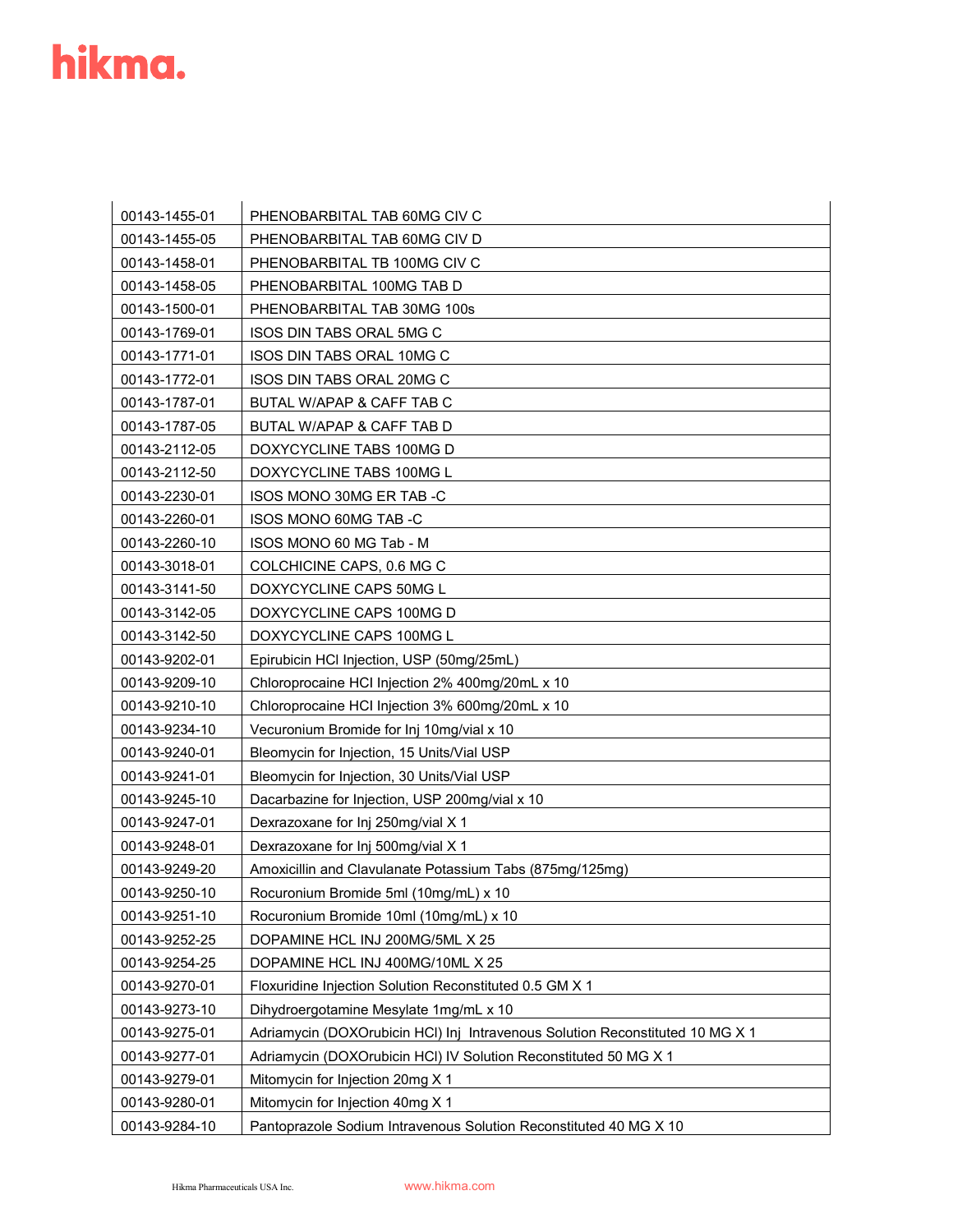| 00143-9285-01 | Amoxicillin 875mg Tab -100s                                      |
|---------------|------------------------------------------------------------------|
| 00143-9285-20 | AMOXICILLIN 875mg Tab -20s                                       |
| 00143-9295-01 | Haloperidol Decanoate Inj 100mg/mL 1mL x 1                       |
| 00143-9296-01 | Haloperidol Decanoate Inj 100mg/mL 5mL x 1                       |
| 00143-9297-01 | Dantrolene Sodium for Injection, USP 20mg/1 vial                 |
| 00143-9318-10 | Norepinephrine Bitartrate Injection 4mg/4mL x 10                 |
| 00143-9355-10 | Vancomycin HCI for Injection, USP 750mg x 10                     |
| 00143-9358-01 | Vancomycin HCI for Injection, USP 5g PBP x 1                     |
| 00143-9359-01 | Vancomycin HCI for Injection, USP 10g PBP x 1                    |
| 00143-9501-25 | HALOPERIDOL INJ (5MG/ML)                                         |
| 00143-9502-01 | HALOPERIDOL INJ (50MG/10ML)                                      |
| 00143-9503-01 | acetaZOLAMIDE Sodium Injection Solution Reconstituted 500 MG X 1 |
| 00143-9504-01 | Cisplatin Inj 50mg/50mL x 1                                      |
| 00143-9505-01 | Cisplatin Inj 100mg/100mL x 1                                    |
| 00143-9506-10 | Etomidate Injection, UPS 20mg/10ml x 10                          |
| 00143-9507-10 | Etomidate Injection, UPS 40mg/20ml x 10                          |
| 00143-9508-10 | Ketamine HCI Injection, USP (10mL Vial x 10)                     |
| 00143-9509-10 | Ketamine HCI Injection, USP (5mL Vial x 10)                      |
| 00143-9510-01 | Etoposide Intravenous Solution 100 MG/5ML, 5ML X 1               |
| 00143-9511-01 | Etoposide Intravenous Solution 500 MG/25ML, 25ml X 1             |
| 00143-9512-01 | Etopside Inj (1g/50mL)                                           |
| 00143-9519-10 | Methotrexate Inj (50mg/2mL) x 10                                 |
| 00143-9529-01 | Fluphenazine Decanoate Injection, USP (125mg/5mL)                |
| 00143-9530-01 | Ifosfamide Injection (3g/60mL)                                   |
| 00143-9531-01 | Ifosfamide Injection (1g/20mL)                                   |
| 00143-9532-25 | Dexmedetomidine HCI Injection, USP (200mg/2mL) x 25              |
| 00143-9533-01 | Allopurinol Sodium Intravenous Solution Reconstituted 500 MG X 1 |
| 00143-9546-01 | ADRIAMCYIN (DOXOrubicin HCI) Injection, USP (200mg/100mL)        |
| 00143-9547-01 | ADRIAMCYIN (DOXOrubicin HCI) Injection, USP (50mg/25mL)          |
| 00143-9548-01 | ADRIAMCYIN (DOXOrubicin HCI) Injection, USP (20mg/10mL)          |
| 00143-9548-10 | ADRIAMCYIN (DOXOrubicin HCI) Injection, USP (20mg/10mL) x 10     |
| 00143-9550-01 | Daunorubicin Hydrochloride Injection 50mg/10mL                   |
| 00143-9552-01 | Leucovorin Calcium Inj, 350mg/vial, 50mL Vial X 1                |
| 00143-9553-01 | Leucovorin Calcium for Injection (200mg/30mL)                    |
| 00143-9554-01 | Leucovorin Calcium for Injection (100mg/20mL)                    |
| 00143-9555-01 | Leucovorin Calcium for Injection (50mg/10mL)                     |
| 00143-9564-01 | Phentolamine Mesylate for Inj (5mg/1mL)                          |
| 00143-9564-10 | Phentolamine Mesylate 5mg/1mL x 10                               |
| 00143-9565-01 | Thiotepa for Injection, USP 15mg/Vial                            |
| 00143-9566-01 | Azathioprine Sodium for Injection, USP 100mg X 1                 |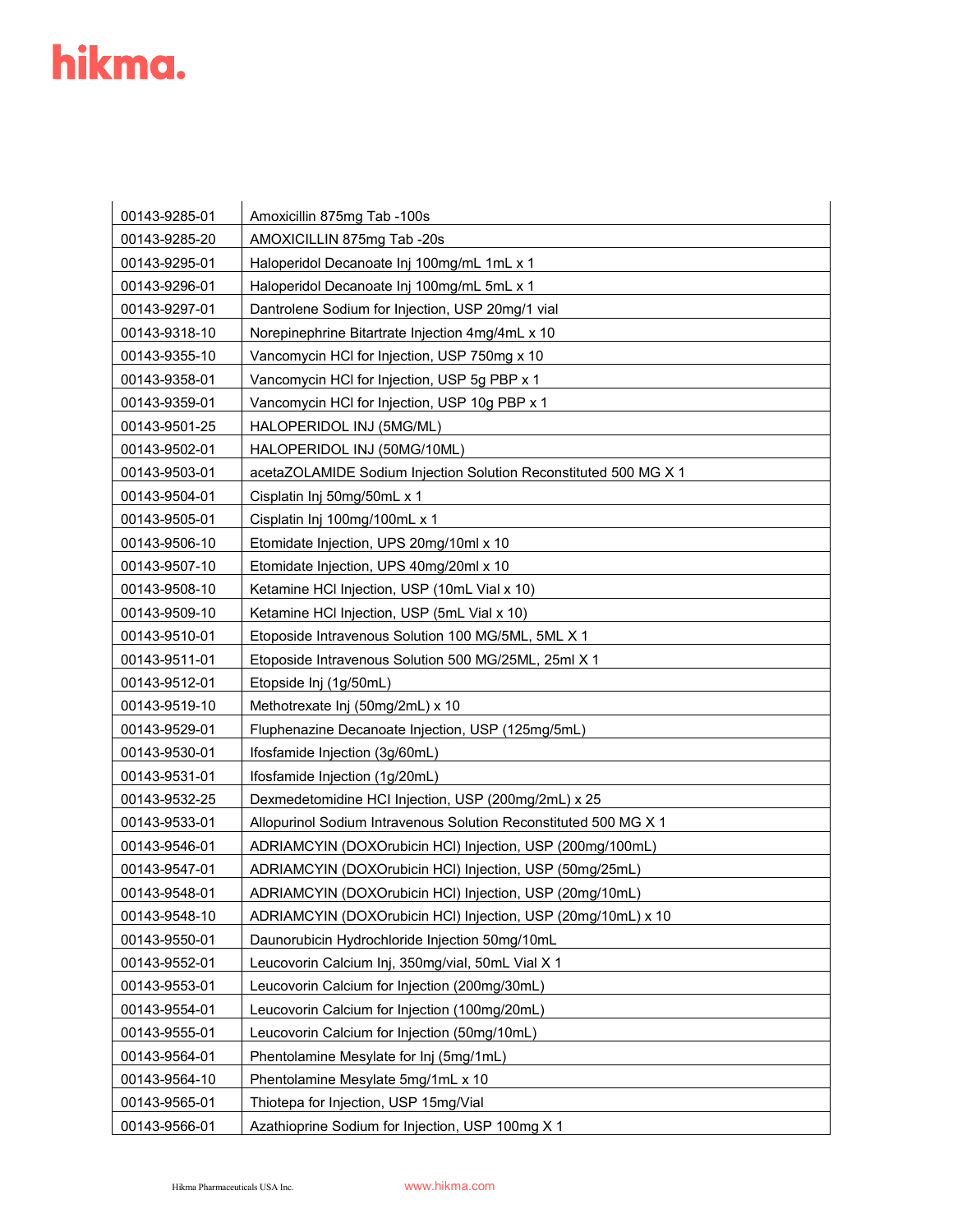| 00143-9570-10 | Sodium Ferric Gluconate, 12.5mg/mL, 5mL VL X 10      |
|---------------|------------------------------------------------------|
| 00143-9575-10 | Lidocaine HCI Injection 2% 1000mg/50mL x 10          |
| 00143-9577-10 | Lidocaine HCI Injection 1% 500mg/50mL x 10           |
| 00143-9594-25 | Lidocaine Hydrochloride Injection (100mg/5mL)        |
| 00143-9595-25 | Lidocaine Hydrochloride Injection (50mg/5mL) x 25    |
| 00143-9619-10 | Cyanocobalamin Injection, USP 30,000 mcg/30mL x 10   |
| 00143-9620-10 | Cyanocobalamin Injection, USP 10,000 mcg/10mL x 10   |
| 00143-9621-25 | Cyanocobalamin Injection, USP 1,000 mcg/1mL x 25     |
| 00143-9622-01 | Labetalol Hydrochloride Injection, USP (100mg/20mL)  |
| 00143-9623-01 | Labetalol Hydrochloride, USP (200mg/40mL)            |
| 00143-9625-25 | Paricalcitol Inj. 2mcg/mL, 1 mL Vial x 25            |
| 00143-9638-05 | Sumatriptan Injection, 12mg/0.5mL X 5                |
| 00143-9651-09 | Montelukast Sodium Chewable Tablets, 4mg 90s         |
| 00143-9651-30 | Montelukast Sodium Chewable Tablets, 4mg 30s         |
| 00143-9659-01 | Testosterone Cypionate Injection, USP (200mg/mL 1mL) |
| 00143-9660-10 | Metoprolol Tartrate Inj., 1mg/mL, 5mL Vial X 10      |
| 00143-9673-25 | Levetiracetam Inj, 500mg/5ml, 5mL Vial X 25          |
| 00143-9674-01 | Argatroban Inj, 100mg/mL, 2.5 mL Vial                |
| 00143-9678-01 | Ceftriaxone for Injection USP, 10g PBP               |
| 00143-9679-10 | Glycopyrrolate Inj., 0.2 mg/mL, 20mL Vial X 10       |
| 00143-9680-25 | Glycopyrrolate Inj., 2 mg/mL, 5mL Vial X 25          |
| 00143-9681-25 | Glycopyrrolate Inj., 0.2 mg/mL, 2mL Vial X 25        |
| 00143-9682-25 | Glycopyrrolate Injection, 2 mg/mL, 1 mL Vial X 25    |
| 00143-9689-10 | Nicardipine HCI Injection, 25mg/10mL, 10ml Vial X 10 |
| 00143-9700-01 | Cortisone Acetate 25mg Tabs - 100's                  |
| 00143-9701-01 | Irinotecan HCI Inj., 20mg/mL, 5mL Vial               |
| 00143-9702-01 | Irinotecan HCI Inj., 20mg/mL, 2mL Vial               |
| 00143-9708-01 | Milrinone Inj, 50 mg/50 mL Vial                      |
| 00143-9710-10 | Milrinone Inj, 10 mg/10 mL Vial - CS/10              |
| 00143-9718-10 | Milrinone Inj, 40 mg/200 mL Bag - CS/10              |
| 00143-9719-10 | Milrinone Inj, 20 mg/100 mL Bag - CS/10              |
| 00143-9720-24 | Levofloxacin Inj, 5mg/mL, 150mL Bag X 24             |
| 00143-9721-24 | Levofloxacin Inj, 5mg/mL, 100mL Bag x 24             |
| 00143-9722-24 | Levofloxacin Inj 250/50mL x 24 Bags                  |
| 00143-9724-01 | Clonidine HCI Injection 1mg/10mL                     |
| 00143-9725-01 | Progesterone Intramuscular Oil 50 MG/ML, 10 ML X 1   |
| 00143-9726-01 | Testosterone Cypionate, 200mg/mL, 10mL Vial          |
| 00143-9729-05 | Benztropine Mesylate Inj 2mg/2ml-5 amp/pk            |
| 00143-9744-10 | Granisetron Inj 1 mg/1 mL (SDV) - 10/CS              |
| 00143-9746-10 | TERBUTALINE SULF. INJECT 1MG/ML cs of 10             |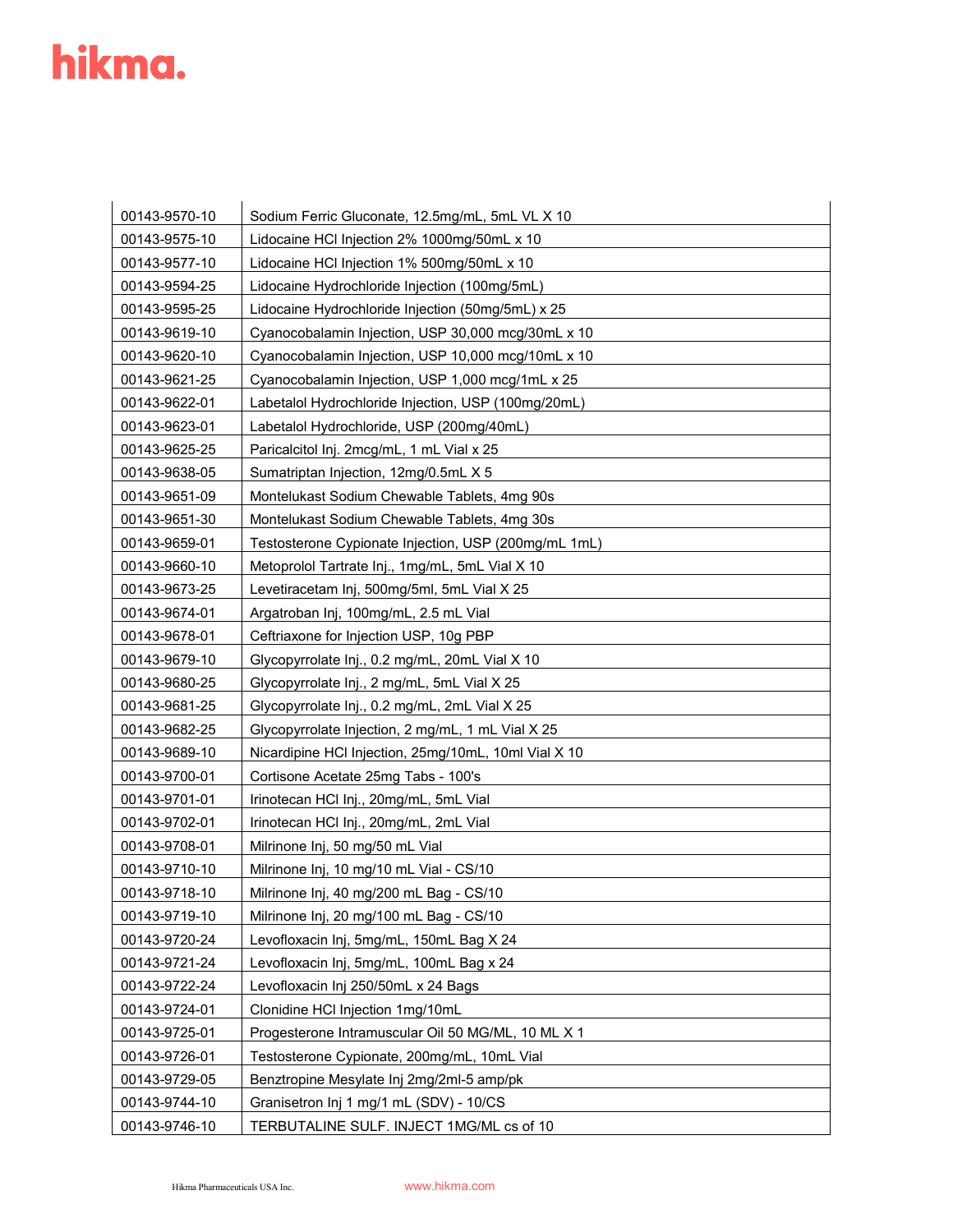| 00143-9750-01 | Testosterone Enanthate, 20mg/mL, 5mL Vial                    |
|---------------|--------------------------------------------------------------|
| 00143-9766-01 | Cefadroxil Oral Suspension, USP (500mg/5mL 100mL)            |
| 00143-9783-10 | FLUMAZENIL INJ 1MG/10ML - CS/10                              |
| 00143-9784-10 | FLUMAZENIL INJ 0.5MG/5ML CS/10                               |
| 00143-9785-10 | VALPROATE INJ 100MG/ML (5ML VIAL) -10/cs                     |
| 00143-9786-10 | ENALAPRILAT INJ 1.25MG/ML, 2mL Vial X 10                     |
| 00143-9803-05 | Doxycycline Hyclate Capsules, 100mg, 500 ct.                 |
| 00143-9803-50 | Doxycycline Hyclate Capsules, 100mg, 50 ct.                  |
| 00143-9836-01 | PENICILLIN V POTASSIUM TABLETS (500MG)                       |
| 00143-9836-10 | PENICILLIN V POTASSIUM TABLETS (500MG)                       |
| 00143-9837-01 | PENICILLIN V POTASSIUM TABLETS (250MG)                       |
| 00143-9837-10 | PENICILLIN V POTASSIUM TABLETS (250MG)                       |
| 00143-9850-01 | Methylprednisolone Sodium Succinate for Injection, USP 500mg |
| 00143-9853-16 | AMOCLAN ORAL SUSP 600/42.9 (125ML)                           |
| 00143-9853-24 | AMOCLAN ORAL SUSP 600/42.9 MG (200ML)                        |
| 00143-9853-75 | AMOCLAN ORAL SUSP 600/42.9 MG (75ML)                         |
| 00143-9856-25 | CEFTRIAXONE INJ 2G/20ML case of 25                           |
| 00143-9857-25 | CEFTRIAXONE INJ 1G/10ML case of 25                           |
| 00143-9858-25 | CEFTRIAXONE INJ 500MG/1ML case of 25                         |
| 00143-9859-25 | CEFTRIAXONE INJ 250MG/1ML case of 25                         |
| 00143-9871-01 | Cladribine Inj 1mg/mL 10mL x 1                               |
| 00143-9872-01 | Propranolol HCl Inj (1mg/1mL) (IP)                           |
| 00143-9872-10 | Propranolol HCl Inj (1mg/1mL) x 10                           |
| 00143-9873-10 | METOPROLOL TART INJ 1MG/ML - 5ML CS/10                       |
| 00143-9873-25 | Metoprolol Tartrate Injection, USP 5mg/5mL x 25              |
| 00143-9875-25 | AMIODARONE HYDROCHLORIDE INJ (150MG/3ML) x 25                |
| 00143-9877-25 | CEFOXITIN INJ, 2g/Vial, Cs/25                                |
| 00143-9878-25 | CEFOXITIN INJ, 1g/Vial, Cs/25                                |
| 00143-9886-01 | AMOXICILLIN ORAL SUSP 200MG/5ML -100ML                       |
| 00143-9886-50 | AMOXICILLIN ORAL SUSP 200MG/5ML -50ML                        |
| 00143-9886-75 | AMOXICILLIN ORAL SUSP 200MG/5ML-75ML                         |
| 00143-9887-01 | AMOXICILLIN ORAL SUSP 400MG/5ML -100ML                       |
| 00143-9887-50 | AMOXICILLIN ORAL SUSP 400MG/5ML- 50ML                        |
| 00143-9887-75 | AMOXICILLIN ORAL SUSP 400MG/5ML -75ML                        |
| 00143-9890-01 | ONDANSETRON INJ 40MG/20ML VIAL                               |
| 00143-9890-10 | ONDANSETRON INJ 40MG/20ML VIAL x 10                          |
| 00143-9918-01 | <b>GLYBURIDE TABS 1.5MG C</b>                                |
| 00143-9919-01 | <b>GLYBURIDE TABS 3MG C</b>                                  |
| 00143-9920-01 | <b>GLYBURIDE TABS 6MG C</b>                                  |
| 00143-9920-05 | <b>GLYBURIDE TABS 6MG D</b>                                  |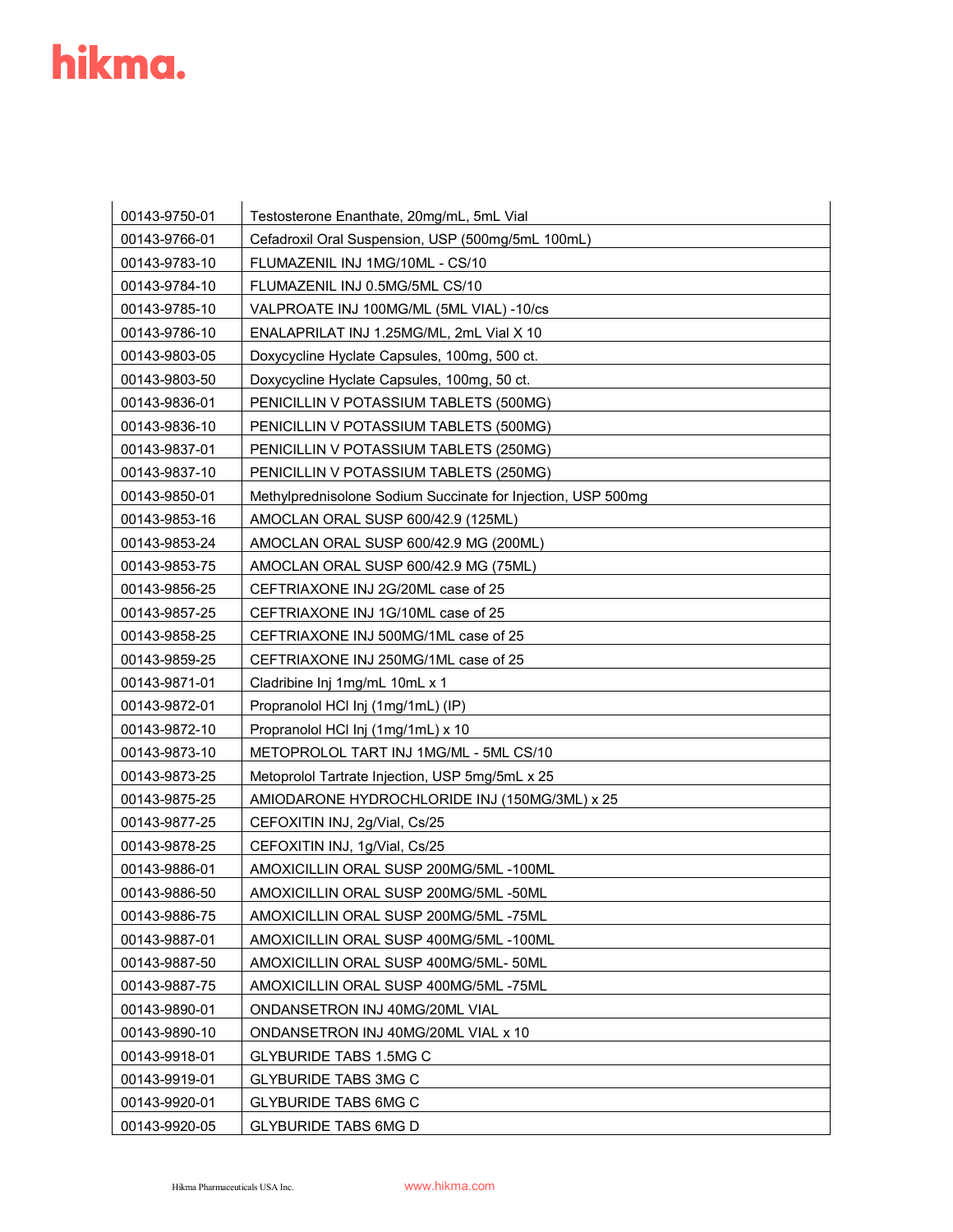| 00143-9923-90 | CEFAZOLIN INJECT, 500MG/Vial, CS/25            |
|---------------|------------------------------------------------|
| 00143-9924-90 | CEFAZOLIN INJECT, 1G/Vial, CS/25               |
| 00143-9927-01 | CIPROFLOXACIN 250MG TAB C                      |
| 00143-9928-01 | CIPROFLOXACIN 500MG TAB C                      |
| 00143-9929-50 | CIPROFLOXACIN 750MG TAB L                      |
| 00143-9931-25 | Cefotaxime Sodium Inj., 1 GM powder, Vial X 25 |
| 00143-9939-05 | AMOXICILLIN CAPSULES 500 MG - 500              |
| 00143-9947-01 | CEFADROXIL 500MG CAP -C                        |
| 00143-9947-50 | CEFADROXIL 500MG CAP -L                        |
| 00143-9948-50 | CEFADROXIL 1G TAB -L                           |
| 00143-9951-01 | AMOXICILLIN 875mg Tab -C                       |
| 00143-9951-20 | AMOXICILLIN 875mg Tab -20s                     |
| 00143-9977-22 | CEFUROXIME INJECT 1.5g/Vial-Case of 25         |
| 00143-9979-22 | CEFUROXIME INJECT 750MG/Vial-Case of 25        |
| 00143-9981-01 | AMOCLAN ORAL SUSP 200MG/100ML                  |
| 00143-9981-50 | AMOCLAN ORAL SUSP 200MG/50ML                   |
| 00143-9981-75 | AMOCLAN ORAL SUSP 200MG/75ML                   |
| 00143-9982-01 | AMOCLAN ORAL SUSP 400MG/100ML                  |
| 00143-9982-50 | AMOCLAN ORAL SUSP 400MG/50ML                   |
| 00143-9982-75 | AMOCLAN ORAL SUSP 400MG/75ML                   |
| 00143-9983-03 | CEFAZOLIN 10G PHARM BULK PACK case of 10       |
| 00143-9985-01 | CEFACLOR CAPS 250 MG - 100                     |
| 00143-9986-01 | CEFACLOR CAPS 500 MG - 100                     |
| 00641-0121-25 | HYDROMORPHONE 2MG/ML 1ML VLX25                 |
| 00641-0367-25 | DEXAMETHASONE 10MG/ML 1MLVLX25                 |
| 00641-0376-25 | DIPHENHYDRAMINE 50MG/ML 1MLX25                 |
| 00641-0476-25 | PHENOBARBITAL 65MG/ML 1ML X 25                 |
| 00641-0477-25 | PHENOBARBITAL 130MG/ML 1MLX25                  |
| 00641-0493-25 | PHENYTOIN 100MG/2ML 2ML VL X25                 |
| 00641-0497-25 | SODIUM CHLORIDE 0.9% 2ML VIAL X 25             |
| 00641-0928-25 | PROMETHAZINE 25MG/ML 1ML VLX25                 |
| 00641-0929-25 | PROMETHAZINE 50MG/ML 1ML VLX25                 |
| 00641-1397-35 | CHLORPROMAZINE 25MG/1ML AMPX25                 |
| 00641-1398-35 | CHLORPROMAZINE 50MG/2ML AMPX25                 |
| 00641-1410-35 | DIGOXIN 500MCG/2ML 2ML AMPX25                  |
| 00641-1495-35 | PROMETHAZINE 25MG/1ML AMP X 25                 |
| 00641-1496-35 | PROMETHAZINE 50MG/1ML AMP X 25                 |
| 00641-2341-41 | <b>HYDROMORPHONE 2MG/ML x 20</b>               |
| 00641-2555-45 | PHENYTOIN 250MG/5ML 5ML Vial X 25              |
| 00641-2569-44 | DIPYRIDAMOLE 50MG/10ML.SDV X5                  |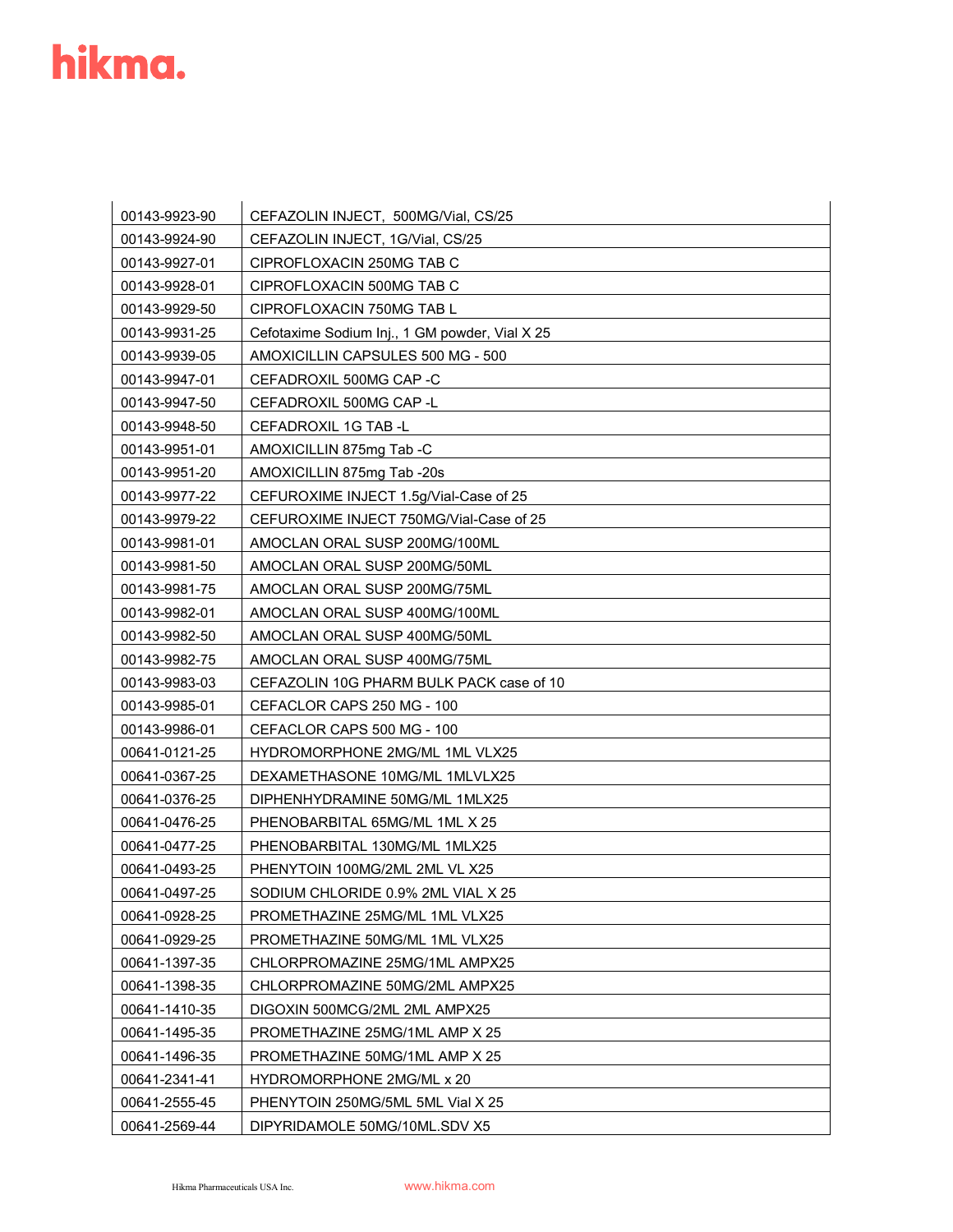| 00641-6006-10 | Atropine Sulfate Inj, 0.4mg/mL, 20mL Vial X 10   |
|---------------|--------------------------------------------------|
| 00641-6007-10 | Bumentanide Injection, 0.25mg/mL, 10mL Vial X 10 |
| 00641-6008-10 | Bumentanide Injection, 0.25mg/mL, 4mL Vial X 10  |
| 00641-6013-10 | Diltiazem HCl Injection, 25mg/5mL Vial X10       |
| 00641-6014-10 | Diltiazem Hcl Injection, 50mg/10mL Vial X 10     |
| 00641-6015-10 | Diltiazem HCl Injection, 125mg/25mL Vial X 10    |
| 00641-6018-06 | Dopram Injection, 20mg/mL, 20mL Vial X 6         |
| 00641-6019-10 | DURAMORPH 1MG/ML, 10mL Amp X 10                  |
| 00641-6020-10 | DURAMORPH 0.5mg/mL, 10ML Amp X 10                |
| 00641-6021-10 | Famotidine Inj., 10mg/mL, 20mL Vials X 10        |
| 00641-6022-25 | Famotidine Injection, 10mg/mL, 2mL Vial X25      |
| 00641-6023-25 | Famotidine Inj., 10mg/mL, 4mL Vials X 25         |
| 00641-6039-01 | INFUMORPH, 10mg/mL, 20mL Vial                    |
| 00641-6040-01 | INFUMORPH, 25mg/mL, 20mL Vial                    |
| 00641-6041-25 | Ketorolac Tromethamine, 15mg/mL, 1mL Vial X 25   |
| 00641-6042-25 | Ketorolac Tromethamine, 30mg/mL, 1mL Vial X 25   |
| 00641-6046-10 | Lorazepam Injection, 2mg/mL, 10mL Vial X 10      |
| 00641-6052-25 | MEPERIDINE 25MG/ML 1ML VL X25                    |
| 00641-6053-25 | Meperidine HCI, 50mg/mL, 1mL Vial X 25           |
| 00641-6054-25 | Meperidine HCl, 100mg/mL, 1mL Vial X 25          |
| 00641-6056-10 | Midazolam Injection, 1mg/mL, 10mL V X 10         |
| 00641-6057-10 | Midazolam HCl Injection, 2mg/2mL, 2mL V X 10     |
| 00641-6057-25 | Midazolam HCl Injection, 2mg/2mL, 2mL V X 25     |
| 00641-6059-10 | Midazolam HCI Injection, 1mg/1mL, 5mL V X 10     |
| 00641-6060-10 | Midazolam HCI Injection, 5mg/1mL, 10mL V X 10    |
| 00641-6061-10 | Midazolam HCI Injection, 5mg/mL, 1mL V X 10      |
| 00641-6061-25 | Midazolam HCI Injection, 5mg/mL, 1mL V X 25      |
| 00641-6063-10 | Midazolam HCI Injection, 5mg/mL, 2mL V X 10      |
| 00641-6063-25 | Midazolam HCI Injection, 5mg/mL, 2mL V X 25      |
| 00641-6078-25 | Ondansetron Inj, 2mg/mL, 2mL Vial X 25           |
| 00641-6079-01 | Ondansetron Injection, 2mg/mL, 20mL Vial         |
| 00641-6082-25 | Phenergan Injection, 25mg/mL, 1mL Amp X 25       |
| 00641-6083-25 | Phenergan Injection, 50mg/mL, 1mL Amp X 25       |
| 00641-6084-25 | Phenergan, 25mg/mL, 1mL V X 25                   |
| 00641-6085-25 | Promethazine HCl Inj., 50 mg/mL, 1mL Vial X 25   |
| 00641-6112-10 | Sufentanil Citrate Inj., 0.05mg/mL, 5mL Amp X 10 |
| 00641-6116-10 | Ampicillin & Sulbactam for Inj., 1.5g/Vial X 10  |
| 00641-6117-10 | Ampicillin & Sulbactam Inj, 3g/Vial X 10         |
| 00641-6118-01 | Ampicillin & Sulbactam Inj., 15g/Vial            |
| 00641-6125-25 | Morphine Sulfate Inj. 4mg/mL, 1 mL Vial x 25     |